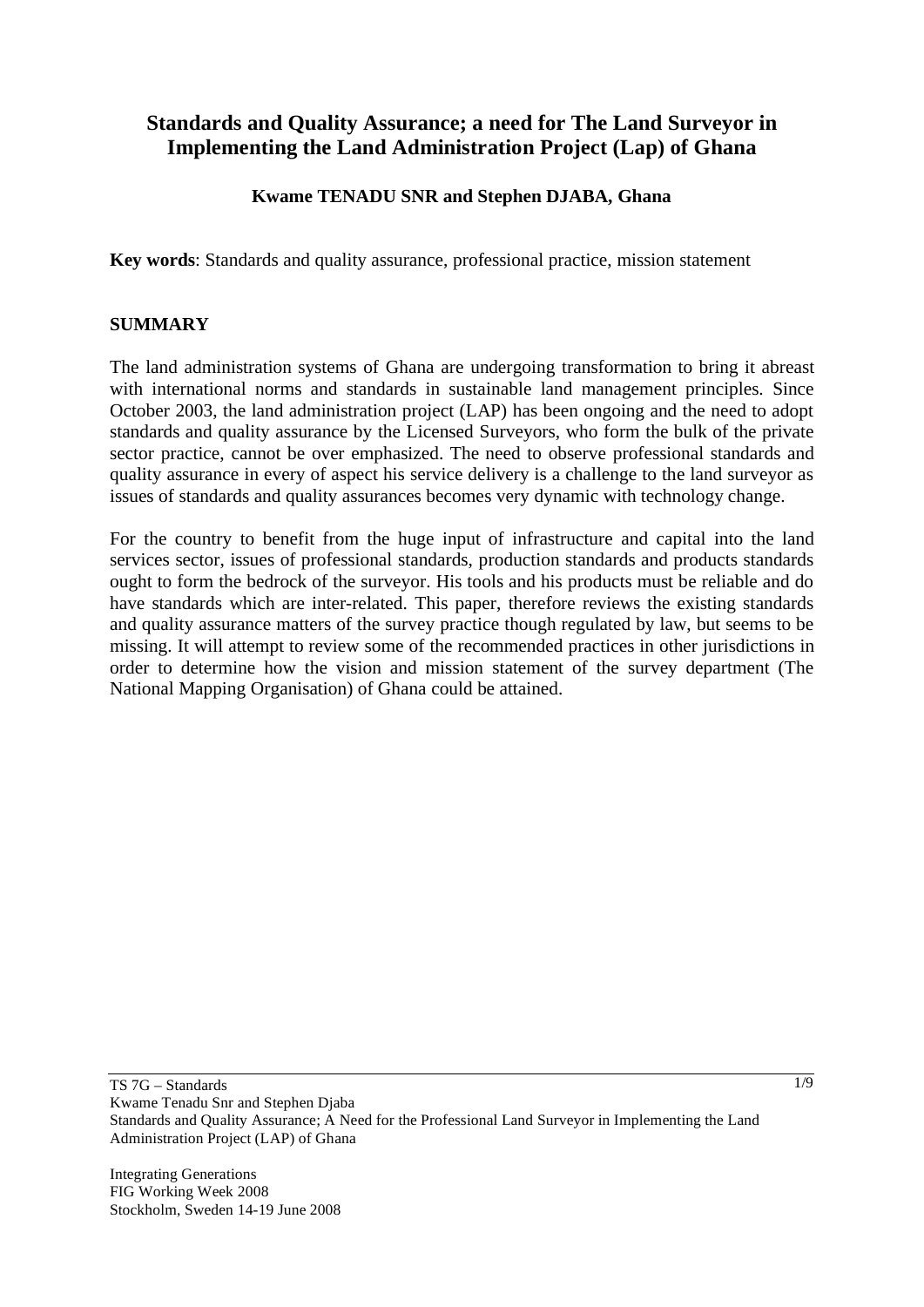# **Standards and Quality Assurance; a need for The Land Surveyor in Implementing the Land Administration Project (Lap) of Ghana**

# **Kwame TENADU SNR and Stephen DJABA, Ghana**

# **1. INTRODUCTION**

The survey Department of Ghana is the National agency responsible for survey and mapping of all lands of the Republic. Their mandate includes but not limited to the following, which is carried out by both Official Surveyors in their public duty capacity, and private Licensed Land Surveyors

- Provide Topographical Maps at medium and small scales.
- Provide large scale maps of cities and towns for land titling and physical planning.
- Provide GIS and Remote Sensing Applications services
- Provide Thematic Maps.
- Provide Cadastral and Engineering Surveys.
- Provide Hydrographic Surveys.
- Demarcate Stool Lands and International Boundaries.
- License and supervise licensed surveyors jobs.
- Provide composite plans for land dispute resolution at the courts.
- Precise Leveling and Mean Sea Level Observations.
- Provide administrative and accounting support services.
- Advise Government on all survey and mapping matters.
- Generate Revenue.
- Assist Traditional Land Owners to demarcate and survey boundaries of their land.
- Train Middle level Surveyors for the department, other land sector agencies and other public institutions.
- Provide Framework Survey

The realisation of the above stated mandate relies solely on both public and private sector land surveyors with the latter being licensed and regulated by both the professional bodies Act and the survey Act, 1962 Act 127. in line with good governance practices, citizen's charter have been set out by state institutions who provide services to the public. The mission statement therefore of the Survey Department is *"To provide accurate and reliable geographic information services and standards through efficient utilization of appropriate technology for the exploitation and exploration of the natural resources of the land to alleviate poverty and support the socio-economic development of Ghana in an expeditious and cost effective*  manner". (www.ghanalap.gov.gh)

This paper is to focus on the extent to which, in achieving the mission statement of the survey department, the licensed land surveyors' professional contribution could help if well positioned.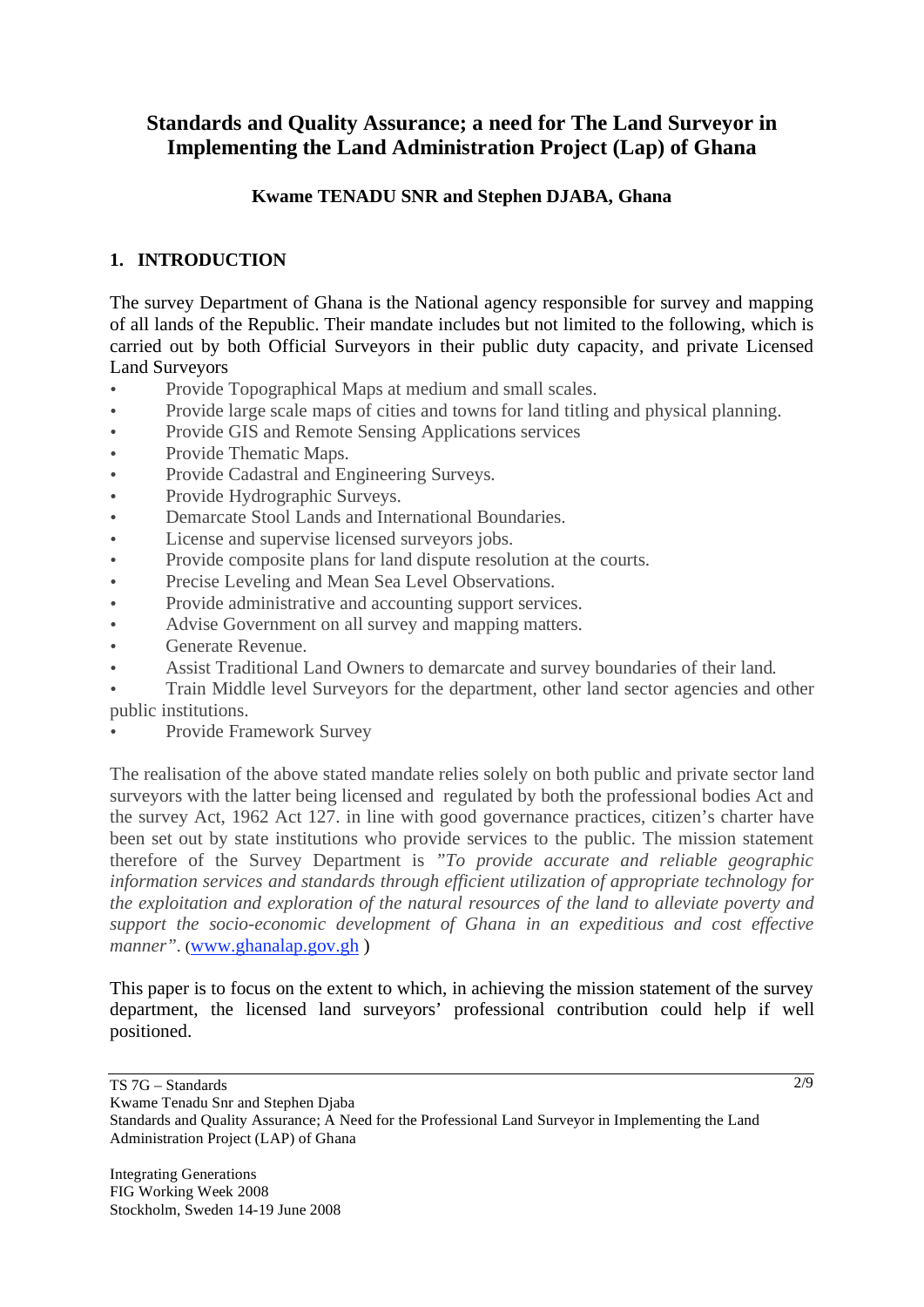### **2. CONTRIBUTION OF STANDARDS**

The German Institute of Standardisation (DIN) refers to Standardization is a strategic instrument for economic success. When involved in standards work, businesses can gain a competitive lead through timely access to information and knowledge. They can use this to their own advantage, reducing the risks and costs involved in R & D as well as greatly reducing transaction costs.

They stated that Standards generated economic benefits which are estimated at 16 billion euros a year for Germany alone. Standards promote worldwide trade, and is a technical lingua franca for businesses throughout the world by encouraging rationalization, quality assurance and environmental protection, They also say Standards have a greater effect on economic growth than patents or licences.

### **2.1 Standards in Ghana**

It is important to distinguish between standards in professional practice, standards in service delivery and standards in products. Within the Ghanaian context, the Professional Associations have their standards and bye-laws which are sometimes regulated by national laws or Constitutions of the various Associations. There is also the Ghana Standards Board (GSB), which is the National Statutory Body responsible for the management of the nation's Quality Infrastructure involving Metrology, Standards, Testing, Quality Management and Conformity Assessment including Certification. The GSB is therefore the *National Standards Body* and by law also a *Conformity Assessment Body*; ensuring that specified requirements relating to a product, process, system, person or body are fulfilled.

As the National Standards Body, GSB is responsible for developing and publishing Ghana Standards in line with International Standards for all products including foods, drugs, cosmetics etc, management systems and for services.

Again, GSB is responsible for coordinating standardization and all related activities within Ghana. (www.ghanastandards.org)

The lack of legal backing on survey standards is one of the major setbacks on checking survey standards in Ghana. Another setbacks is the lack of GPS baselines permanent reference station to check various systems used in Ghana. The GPS unit used in Ghana are normally not calibrated before use, thereby limiting the quality test used to evaluate the precision of the GPS equipment.

It is very important at this juncture to define some of the terminologies applicable to standards the world over. The ISO/IEC Guide 2: 1996 is the reference document adopted by the Ghana Standards Board. The following definitions apply as under;

*Standard: "Document that provides, for common and repeated use, rules, guidelines or characteristics for products or related processes and production methods, with which compliance is not mandated. It*

 $\overline{3/9}$ 

TS 7G – Standards

Kwame Tenadu Snr and Stephen Djaba Standards and Quality Assurance; A Need for the Professional Land Surveyor in Implementing the Land Administration Project (LAP) of Ghana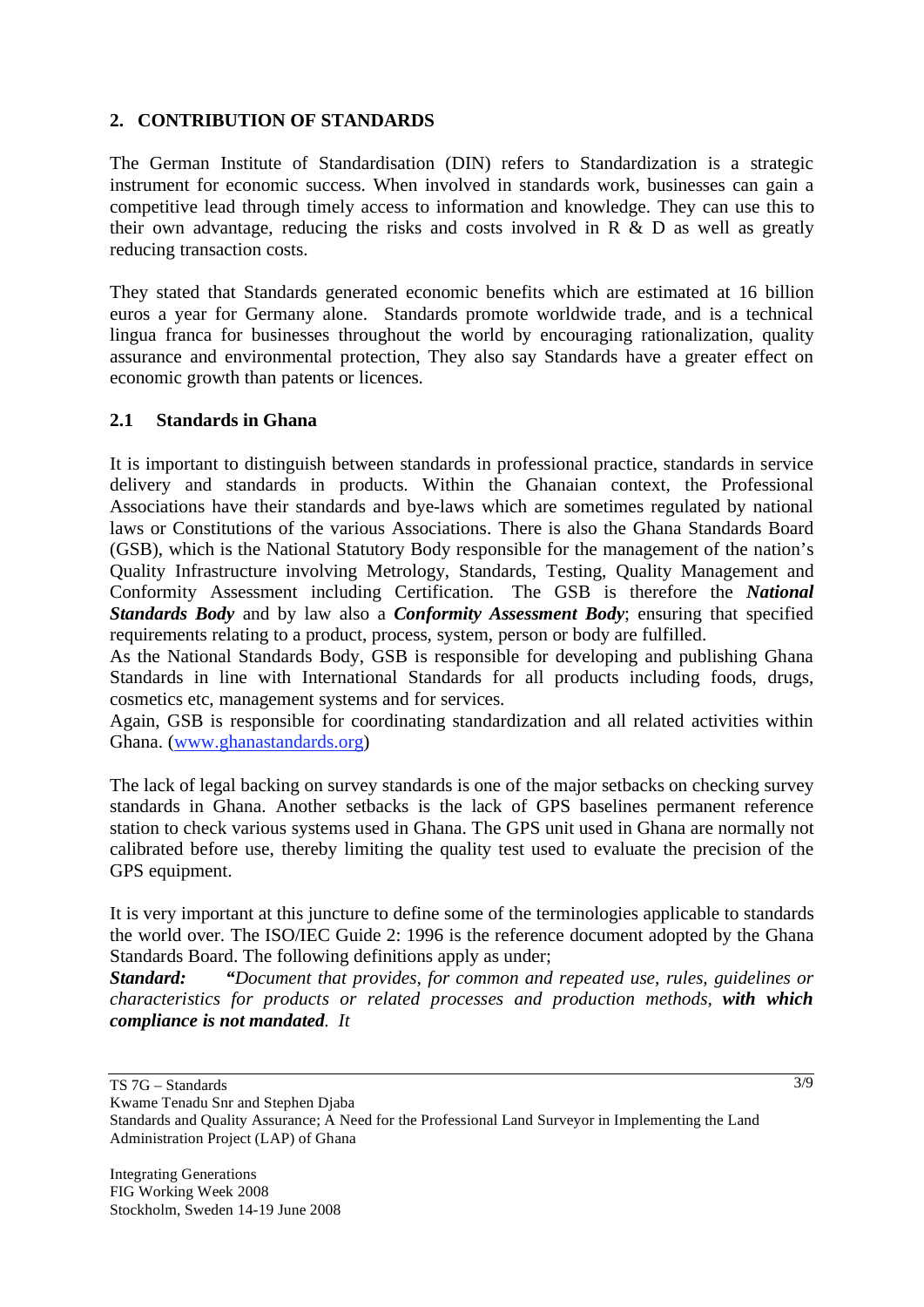*may also include or deal exclusively with terminology, symbols, packaging, marking or labeling requirements as they apply to a product, process or production method"..*

*Technical Regulations: "Document which lays down product characteristics or their related processes and production methods, including the applicable administrative provisions, with which compliance is mandatory".*

*Conformity Assessment: (Conformance) "Any procedure used, directly or indirectly, to determine that relevant requirements in technical regulations or standards are fulfilled (eg..Inspection Testing, Certification)"*

*Certification: "Procedure by which a third party gives written assurance that a product, process or service conforms to specific requirements".*

*Registration: "Procedure by which a body indicates relevant characteristics of a product, process or service or particulars of a body or person in an appropriately available list".* 

#### 2.1.1 The Land Surveyor in Context

In dealing with the above definitions, we should take into account what pertains in the life cycle of the land surveyor in Ghana, we would want to identify the tools of the surveyor, (these being equipments, hardware and software), the processes of the service delivery, (professional practice) and finally the product of his services (plans, maps, charts, data) to determine if quality issues are necessary.

The National Mapping organisation and the Private Surveyors have less manpower to tackle the numerous survey deliveries in the country. It is approximated to (1) Surveyor to 100,000 citizens of Ghana and this clearly shows that the volume of work to be done in the country require a lot of facilities which have influence on the use of equipment hence standards.

#### 2.1.2 Survey Equipments

Surveying equipments and materials, which one can consider as the surveyor's tools are manufactured by foreign Companies (OEM)'s who subscribe to voluntary standardization regimes such as the ISO. Each manufacturer publishes its own standards after testing and many are published in technical literature for reference. They are also available as additional information in product manuals. Such information on standards provides choices for one to determine standards and accuracy requirements for the final output. It also provides additional opportunities in making choices in terms of brands financial planning and budgeting.

The name "interoperability" is assuming prominence in data capture systems as well as information management systems. Each manufacturer in any of this category is now making sure that his products are not "caged" but are open enough to, and adaptable in other systems. For this reason, making choices of hardware, software and other infrastructure for data capture and data management has become less difficult for the surveyor.

At the moment the Ghanaian surveyor is incapacitated in taking full advantage of the opportunities listed above because of the absence of a vibrant retail market for surveying hardware and software systems. Furthermore, laws and regulations that provide standards for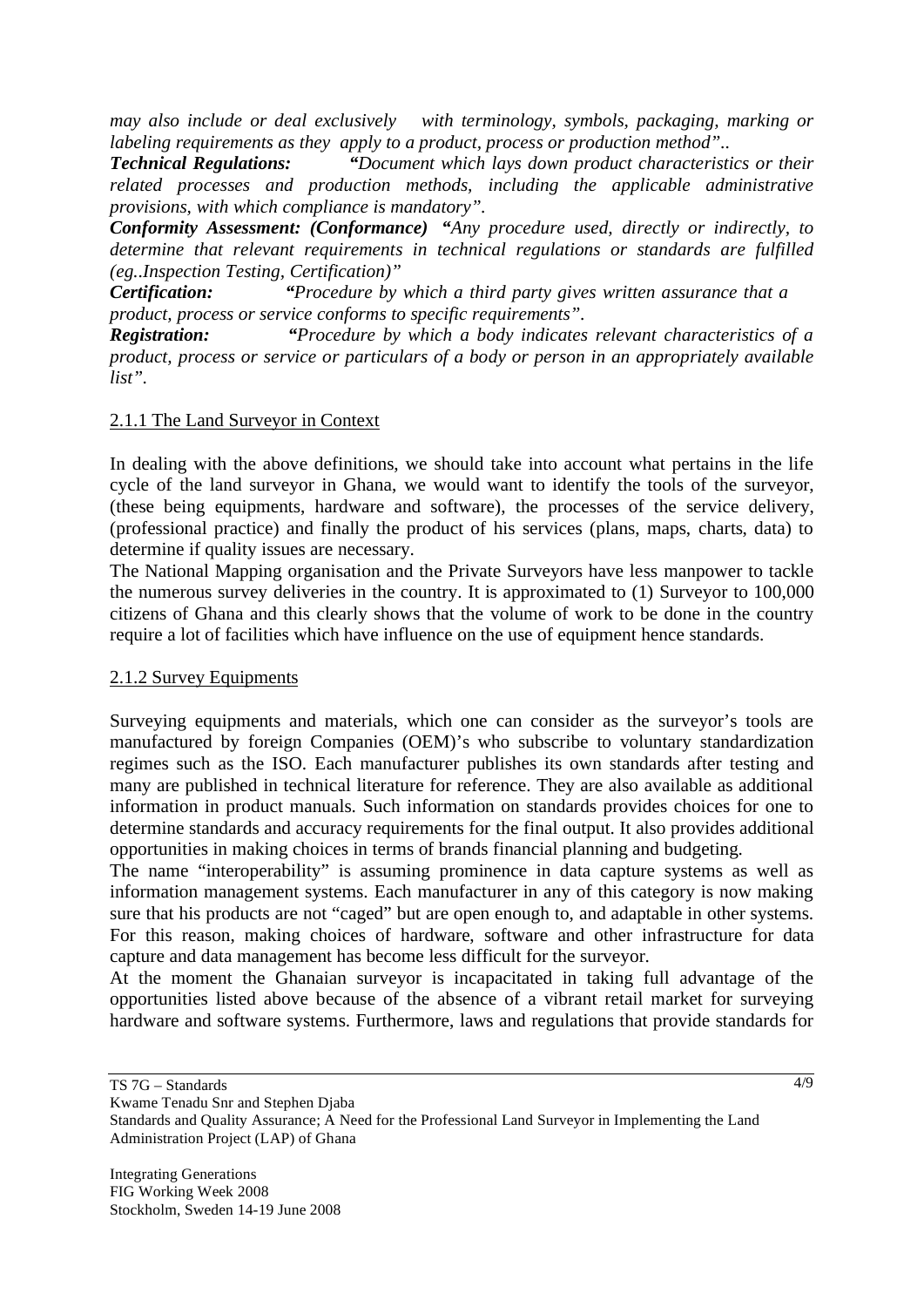survey data capture and survey data output have become old as a review of the 1962 Survey Act by the LI 1444 did not differ significantly in form and or substance.

# 2.1.3 Professional Practice

The systems of ensuring standard in professional practice of the land surveyor in Ghana are in the following forms; (1) The survey law and regulation referred to supra, (2) the Constitution and bye-laws of the Ghana Institution of Surveyors and (3) Constitution of the Licensed Surveyors Association of Ghana. Whilst the first is an Act of parliament in which power is vested in the Director of Survey through the Minister responsible for lands; the rest basically have no legal enforcements and can best be described as laws of "moral suasion".

Under the Ghanaian survey law, the Director of Survey shall prepare Technical Instructions for the survey of lands and mapping of the country. These technical instructions are to be adhered to by every practicing surveyor. However the existing technical instructions have certainly outlived its usefulness as they do not address the contemporary issues of modern day land surveying and mapping.

The situation is even worse and alarming when one considers the rapid change in every facet of the survey practice. The difficulty would always be how to allow quality assurance and standards to function within the process and products of surveyors in Ghana. Sometimes the situation is ameliorated by a procurement entity's insertion of quality and standards required of the service or product in the procurement document. This however, is certainly not the best because the data or end product may not be usable by other institutions which require similar data thus defeating the noble concept of interoperability for the creation of a seamless national spatial data infrastructure.

### 2.1.4 Services and Products

The services of the surveyor in Ghana is not different from those of many jurisdictions in other parts of the world. Maps and plans being one his products serve significantly in the existing land conveyancing system. In reference to mission statement of the survey department however, one can see a department from that noble statement in terms of accuracy and reliability of most maps and plans prepared by the surveyor. Many have become questionable in the face of constant reports of inaccurate or badly prepared plans submitted to both government institutions who record the transactions in land and the public who use these plans for other purposes.

Some of the reasons ascribed to this problem is the lack of standardization facilities for testing equipments, difficulty on the part of the clients to assess quality and completeness of maps and plans, lack of ethical will on the part of some professional surveyors, lack of will on the part of professional association and the state institution to discipline offenders because of peer protection and others. Coming from this regime, I have had cause to quote extensively from the American Lnad Title Association to emphasise the need for the Ghanaian land surveyor to adopt some of the best world practices.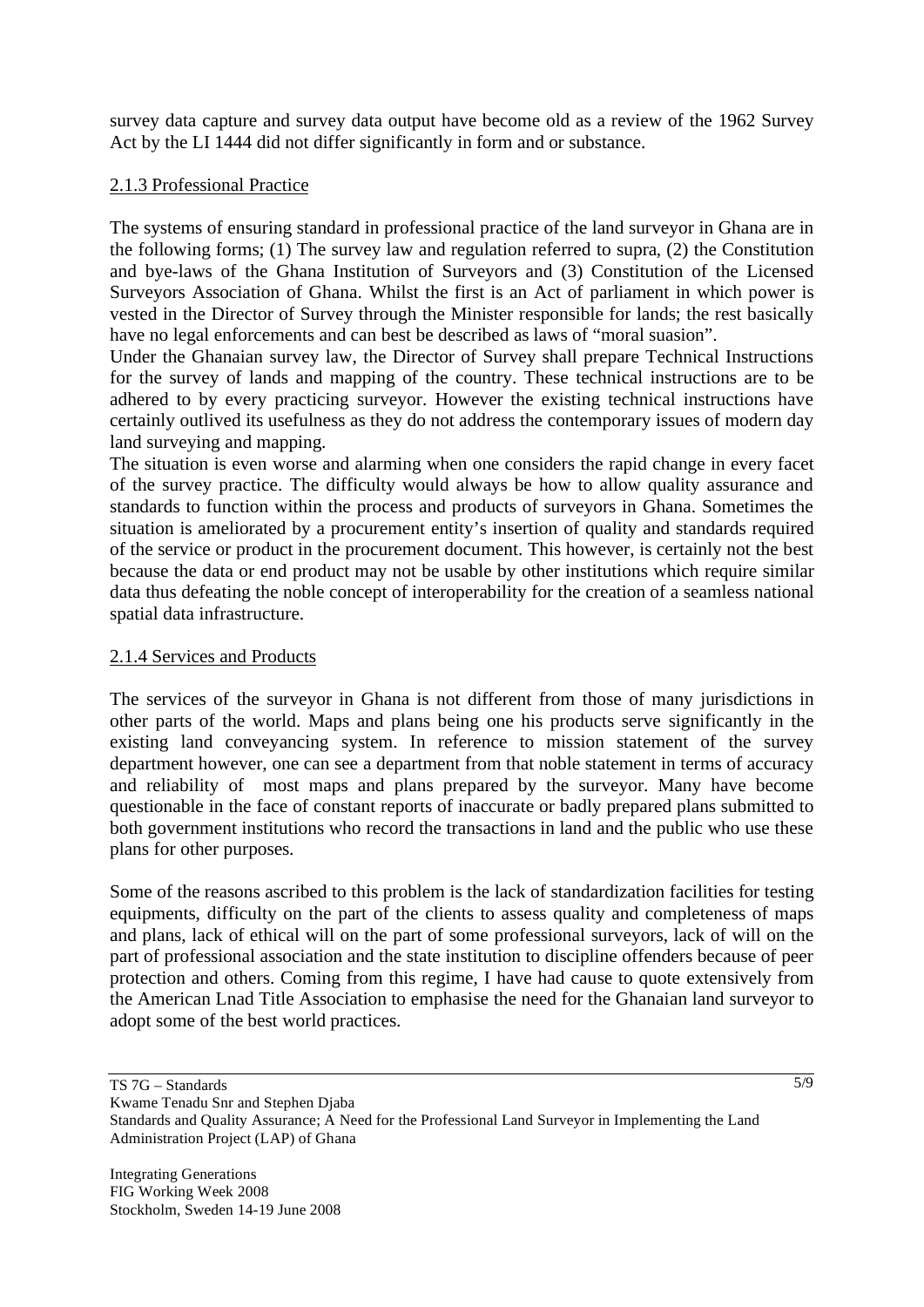In the United States of America (USA) for instance, it is recognized that members of the American Land Title Association (ALTA) have specific needs, peculiar to title insurance matters, which require particular information for acceptance by title insurance companies when said companies are asked to insure title to land without exception as to the many matters which might be discoverable from survey and inspection and not be evidenced by the public records.

In the general interest of the public, the surveying profession, title insurers and abstracters, ALTA and the National Society of Professional Surveyors, Inc. (NSPS) jointly promulgated and set forth such details and criteria for standards. It recognized and understood that local and state standards or standards of care, which surveyors in those respective jurisdictions are bound by, may augment, or even require variations to the standards outlined herein. Where conflicts between the standards outlined herein and any jurisdictional statutes or regulations occur, the more restrictive requirement shall apply. It is also recognized that title insurance companies are entitled to rely on the survey furnished to them to be of an appropriate professional quality, both as to completeness and as to accuracy. It is equally recognized that for the performance of a survey, the surveyor will be provided with appropriate data which can be relied upon in the preparation of the survey. (See www.acsm.net/ALTA2005)

# **3. THE CHALLENGES FOR THE LAND SURVEYOR**

The International Federation of Surveyors (FIG) through its commission 1 sets out to identify how surveyors could get actively involved in standards. Looking through its reports, standardisation activities are on the acendency, it identifies **14,941** ISO standards in print at the end of **2004**, amounting to **531,324** pages with some of the current works on standards such as: The current standard set includes:

• ISO 17123-3 - Optics and optical instruments – field procedures for testing geodetic and survey instruments - theodolites

• ISO 19111 - Geographic information - spatial referencing by coordinates

The FIG recognises how in the field of surveying, many of the disciplines within the profession have not to date been subject to *de jure* standards. Some have existed for land survey instruments but these have not been widely used. In the valuation field, national standards have long existed. For the suppliers and users of geographic information, however, standards in the series ISO 191xx are being developed by ISO Technical Committee (TC) 211 and a series of them have already been published. (www.fig.net)

In Ghana, we can identify the lack of standards as a basic problem which ought to be looked at if the reformation of the land administration system is to survive. If the FIG with its immense resources and partners realise how difficult standards are created, then serious efforts should be made to collaborate with jurisdictions that have come to grips with the realities on the ground.

TS 7G – Standards

Kwame Tenadu Snr and Stephen Djaba Standards and Quality Assurance; A Need for the Professional Land Surveyor in Implementing the Land Administration Project (LAP) of Ghana

6/9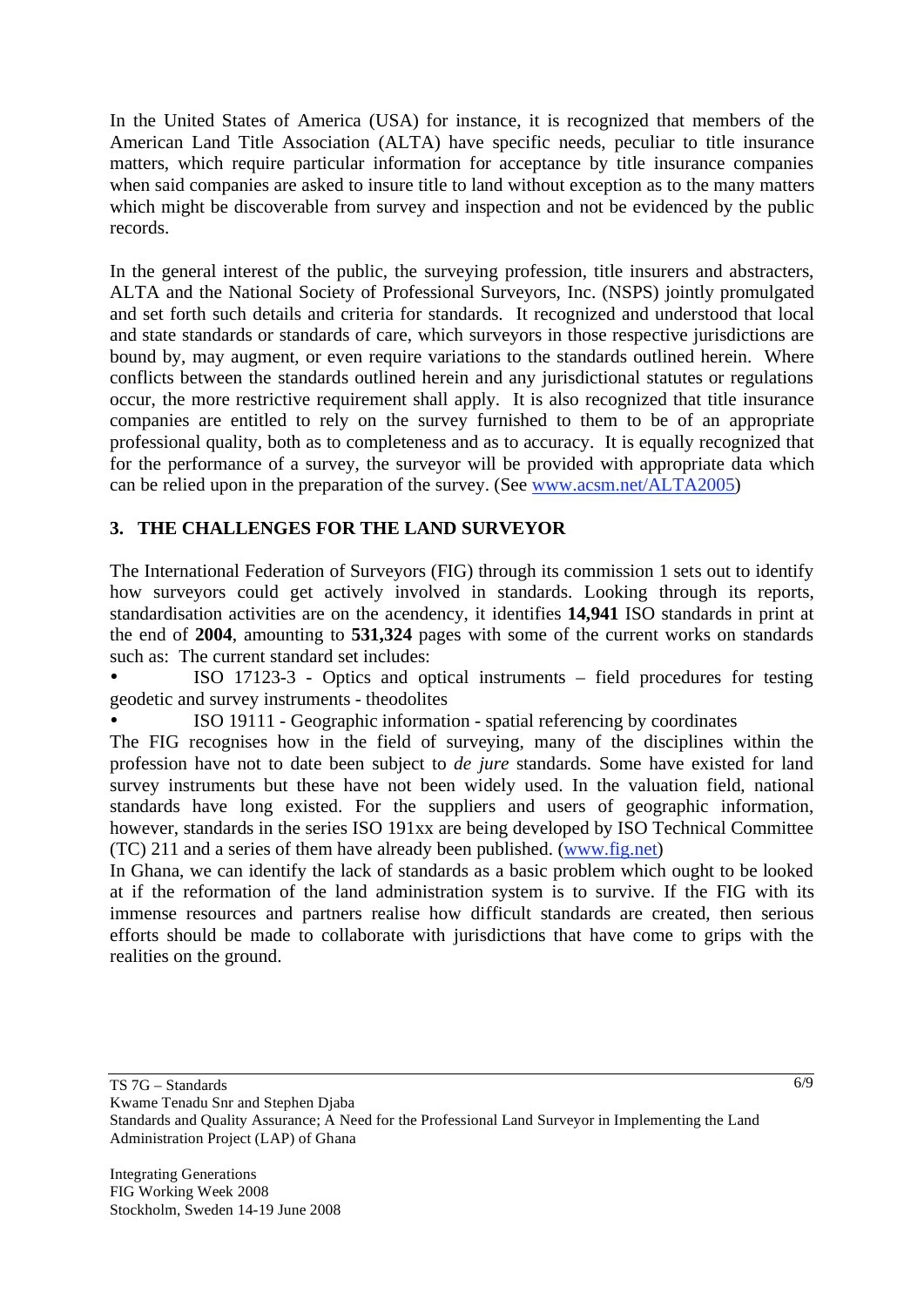# **3.1 Multiple Institutional Structures in Ghana**

The capture of geographic data sets, management and utilization of spatial data amongst and between all the land sector agencies has become very desirable in view of the fact that, the need for geographic data sets for planning, titling, business, tourism, infrastructural development, health and environmental management has become critical in every nation's development.

The main institutions responsible for land administration in Ghana include customary Authorities (comprising a chief or head of family and his principal elders), and public sector institutions such as the Lands Commission, Land Valuation Board, Land Title Registry, Office of the Administrator of Stool Lands, Survey Department, Town and Country Planning Department and the District Assemblies. Each of these agencies operates under its own legal mandate, some having been set up by the Constitution. Whilst the customary institutions operate mainly under customary law, the other agencies, being public sector agencies, operate mainly under statute. (Larbi, 2006). The capture, storage and sharing of geographic data has posed many problem between and amongst these institutions in the past. What we have to do immediately is to reverse that trend.

# **3.2 Capacity Building and Training**

Under the Ghana Land Administration Project, a major re-alignment of both Institutions and resources are being undertaken. It is expected that changes will take into account the dynamics of the technology, material and human resources available at any point in time. Because much of the support in funding are obtained by foreign assistance, the ease to go beyond a particularly boundary to shop for efficient product and services are constrained by protocols or specific condition of engagement.

Training and capacity building, I am sure will be one of the best options for developing the human capital available in this profession. The bulk of the private sector surveying is at the doorstep of a group of land surveyors who in my estimation are poorly equipped to come along with most of the contemporary issues geographic data capture and management. Before any capacity building process is established, it is my fervent desire that standard are critically examined.

### **4. CONCLUSION**

We agree with the assertion by the Director of the land administration project that the project is a bolder initiative at tackling the hydra headed problem associated with land administration in Ghana (Larbi, 2006). Worse is the absence of standards in the daily routine of the land surveyor who is playing a critical role in the affairs of the project.

In order not to fall back to where we took off from, we have to determine issues of standards as one of the key areas which can significantly affect the realization of the mission statement

7/9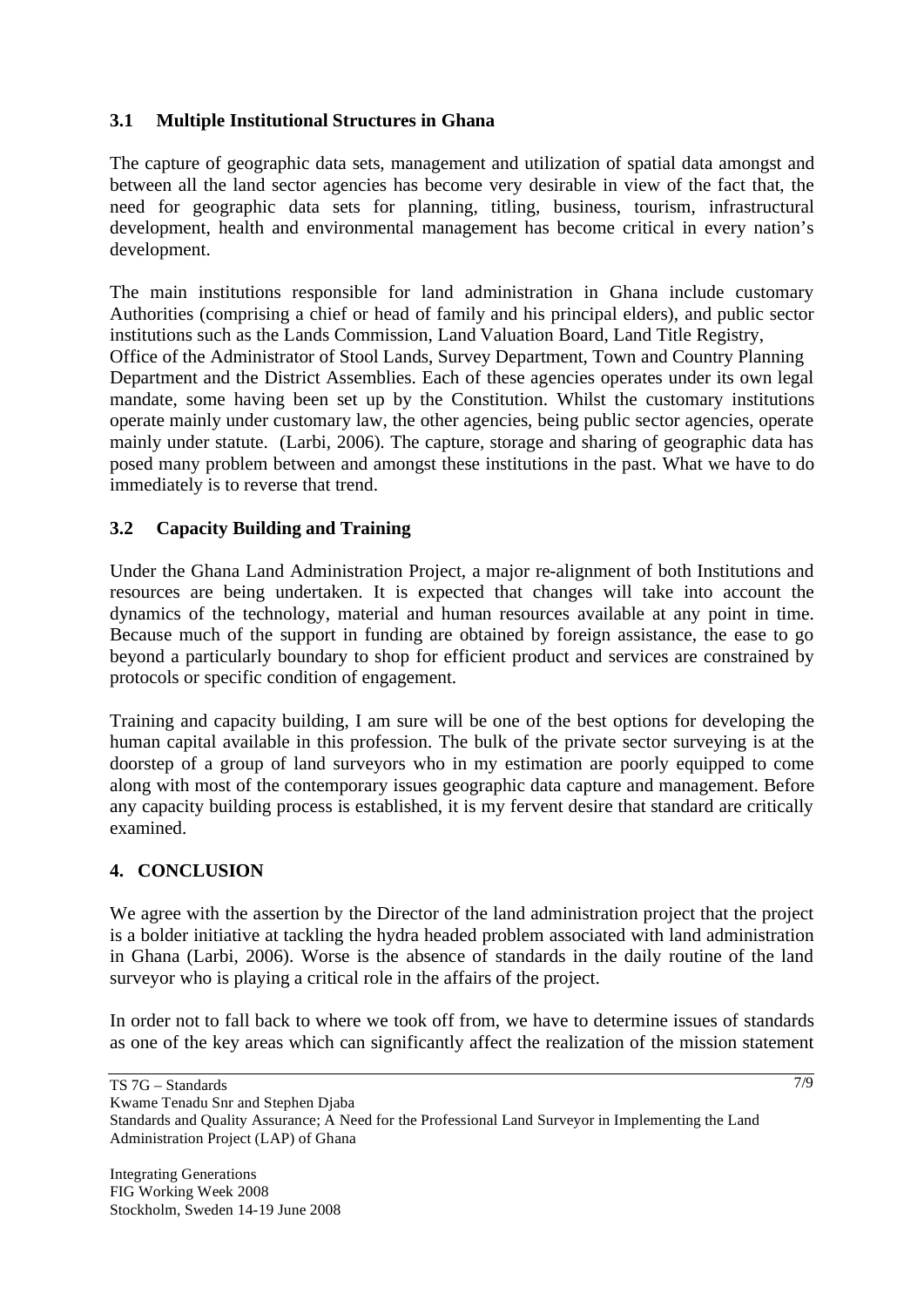of the land surveyor and his mother institution, the Survey Department in propelling the nation forward. The useful lessons to learn here is that, for the land surveyors to be properly involved in LAP:

- We should establish standards in human capacity development
- Standards in general management and client relationships
- Standards in processes and procedure of geo data administration

• Spearhead the immediate reform of the provision in existing legislation that concerns standards.

The project (LAP) must immediately consider the setting up of a technical committee on standards along side those being carried out by FIG.

### **REFERENCES**

1 Survey Act 1962, Act 127

- 2 Survey Supervision and Approval of Plans legislation 1986, (LI 1444)
- 3 www.din.de
- 4 www.ghanalap.gov.gh

5 (www.ghanastandards.org)

6 www.fig.net

7 Constitution of the Licensed Surveyors Association of Ghana see www.lisag.org

- 8 Constitution and bye-laws of the Ghana Institution of Surveyors
- 9 www.acsm.net/ALTA2005

10 Larbi, W. O. 2006, Land Administration Reform in a Plural Environment – The Case of Ghana, Promoting Land Administration and Good Governance 5th FIG Regional Conference Accra, Ghana, March 8-11, 2006